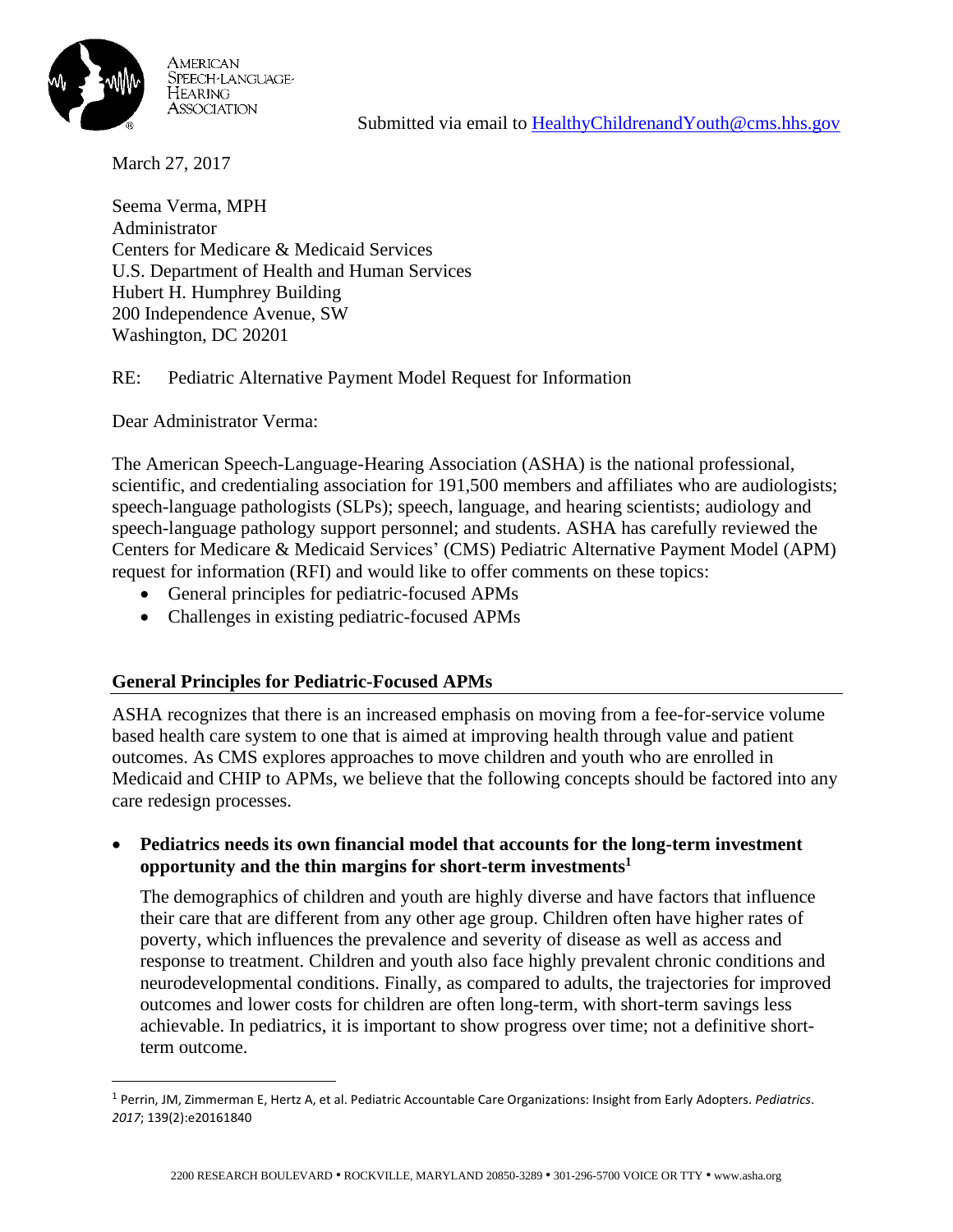ASHA Comments March 27, 2017 Page 2

### • **Evidence-informed vs. evidence-based quality measurement**

Pediatric interventions are often preventive in nature; therefore, evidence-based measures can be challenging because providers cannot ethically withhold medically necessary treatment. Supporting the development of pediatric-specific quality measures that assess overall longterm health and long-term savings, combined with shorter-term milestones, may be more appropriate for this population.

#### • **Care coordination and care transitions**

To support integrated service model concepts, it is important to adopt approaches that ensure proper referral patterns between the primary care physician and other treatment providers. While recent efforts on payment reform have intended to advance coordinated care models, much of health care delivery is still siloed. This is particularly true for complex, high-cost patients—those with fundamentally complex medical, behavioral, and social needs. Further, there is a need to streamline administrative burden for authorization, reauthorization, and the extension of services if needed.

### • **Remove barriers to integration of social services with medical services**

Integrating clinical care services and non-medical services, such as housing and food, into social services has great potential to achieve better outcomes, reduce inequality, and increase cost savings. For example, through proper funding support, Medicaid managed care plans could coordinate with social and community interventions that are proven effective in improving outcomes and reducing costs. 2 In recognition that children and youth often receive services from an array of programs, it is critical that care coordination encompasses the full constellation of services and supports that contribute to the desired functional and financial outcomes of pediatric APM implementation.

#### • **Remove access barriers and promote effective telehealth tools**

Telehealth technologies can increase patient access to medical care, particularly in remote or underserved areas. State regulatory barriers that inhibit the adoption of telehealth should be reduced. These barriers include reimbursement ineligibility, and variations and restrictions in state licensure rules.

Audiologists and speech-language pathologists have demonstrated the capability to provide effective care through telehealth technologies for more than a decade and in various work settings. Telehealth venues include medical centers, rehabilitation hospitals, community health centers, outpatient clinics, universities, patients' homes, and residential health care facilities. There are no inherent limits as to where telehealth can be implemented as long as the services comply with national, state, institutional, and professional regulations and policies. Telehealth is being used in the assessment and treatment of a wide range of clinical

<sup>2</sup> Dzau, VJ, McClellan M, et al. Vital Directions for Health and Health Care. *National Academy of Medicine*[. https://nam.edu/wp](https://nam.edu/wp-content/uploads/2017/03/Vital-Directions-for-Health-Health-Care-Priorities-from-a-National-Academy-of-Medicine-Initiative.pdf)[content/uploads/2017/03/Vital-Directions-for-Health-Health-Care-Priorities-from-a-National-Academy-of-Medicine-](https://nam.edu/wp-content/uploads/2017/03/Vital-Directions-for-Health-Health-Care-Priorities-from-a-National-Academy-of-Medicine-Initiative.pdf)[Initiative.pdf](https://nam.edu/wp-content/uploads/2017/03/Vital-Directions-for-Health-Health-Care-Priorities-from-a-National-Academy-of-Medicine-Initiative.pdf)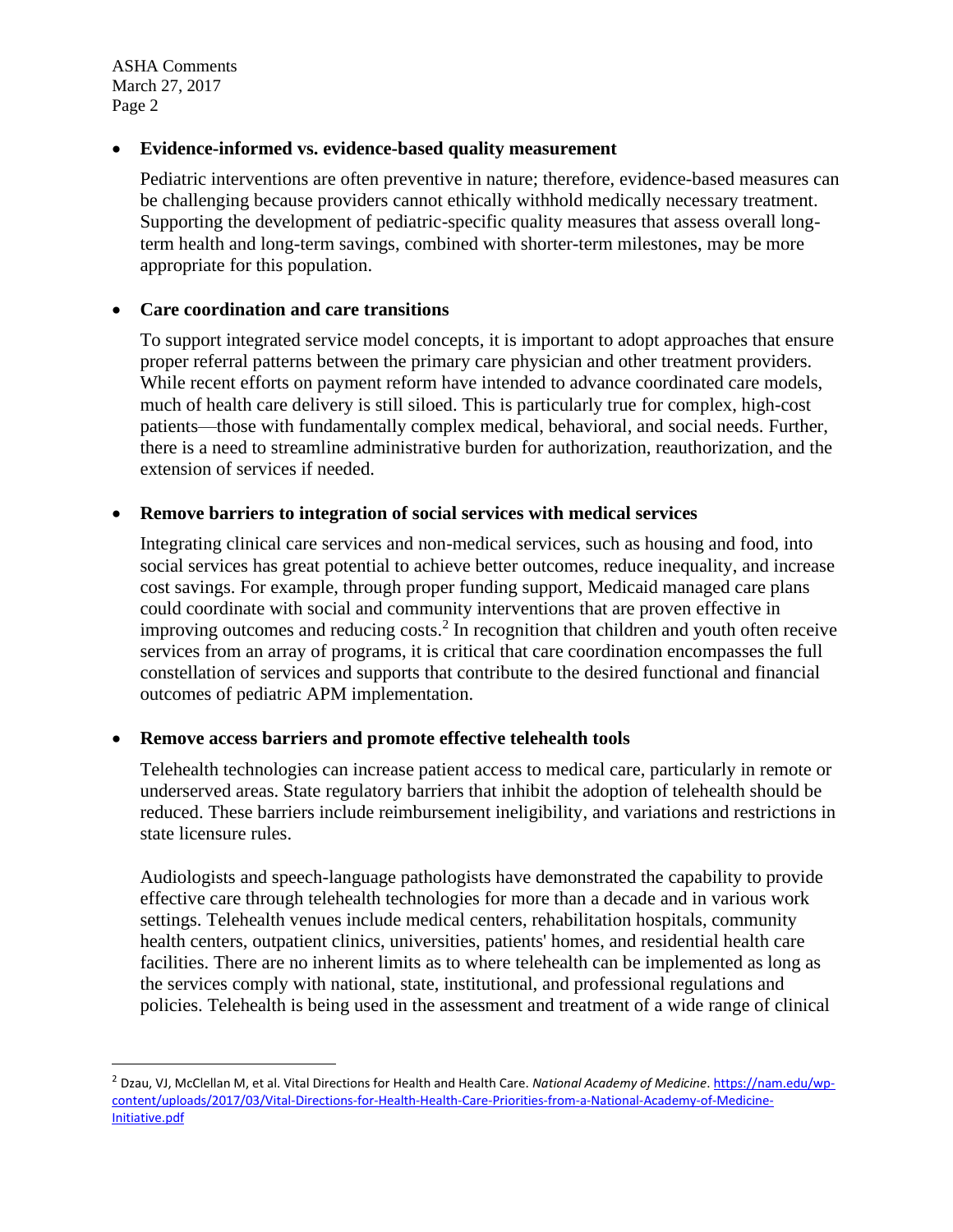ASHA Comments March 27, 2017 Page 3

> disorders, including articulation disorders, autism, dysarthria, fluency disorders, language and cognitive disorders, dysphagia, and voice disorders.

## • **Ensuring access to providers through funding and reimbursement**

Sufficient Medicaid reimbursement is necessary to achieve access to care. The adequacy of Medicaid payments should be based on the true costs of delivering care. For example, payments could be adjusted for case-mix differences based on chronic conditions. ASHA opposes block granting proposals for Medicaid that would limit federal matching funds. Block granting and per capita caps based upon federal poverty census data within states would have a dramatic negative effect on children and youth in states where Medicaid has expanded and where optional populations are covered.

# **Challenges in Existing Pediatric-Focused APMs**

#### • **Accountable Care Organizations (ACO)**

No one definition for Medicaid ACOs exists and its parameters vary from state-to-state. However, there appears to be common characteristics in that they promote patient-centered care and care coordination. According to an analysis conducted by Leavitt Partners on Medicaid ACOs, one area in which states need assistance in implementing ACOs is integrating long-term services and supports.<sup>3</sup> For ACOs to become more meaningful from a patient and cost-saving perspective, states will need to consider implementing post-acute and long-term services and supports—these services are critical in order to provide comprehensive episodes of care. If states can more effectively incorporate long-term services and supports into their ACOs, then they could potentially enhance chronic disease management, reduce unnecessary emergency room visits, develop more efficient care transitions, and facilitate the proactive diagnosis and prevention of post-discharge conditions. Other areas in which states need assistance are (a) understanding how to deploy population health analytics to improve care and (b) integrating behavioral health for children, in particular.

# • **Patient-Centered Medical Homes (PCMH)**

Currently, 26 states have Medicaid PCMH initiatives underway. Under this model, patient treatment is coordinated through the primary care physician to ensure patients receive care by employing care coordination and enhanced communication. ASHA is aware that pediatricians who participate in Arkansas' Medicaid PCMH program have elected to modify operational processes by focusing on therapy and behavioral health. Specifically, the clinic requires newly referred therapy patients to choose one therapy provider for their initial evaluation and a different therapy provider for their therapy services. The goal of this process is to adopt a "checks and balances" approach for patients so that the evaluation is independent of subsequent therapy services. Unfortunately, this requirement has created a barrier to therapy services in instances where access to participating Medicaid therapy

 $3$  Leavitt Partners. The Rise and Future of Medicaid ACOs: themes, trends and takeaways. Available at: [http://leavittpartners.com/2015/09/the-rise-and-future-of-medicaid-acos-2/.](http://leavittpartners.com/2015/09/the-rise-and-future-of-medicaid-acos-2/)